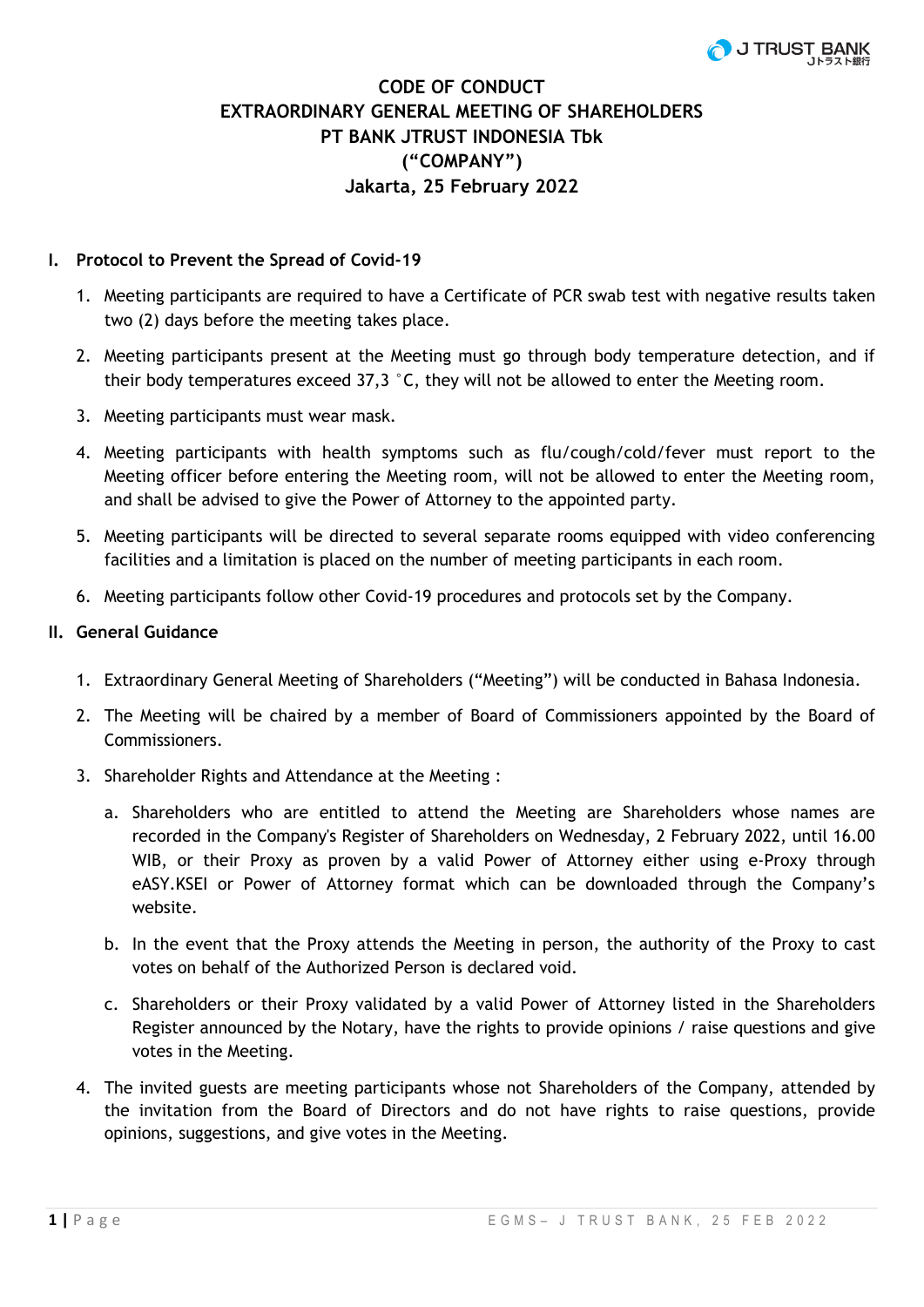# **III. Meeting Quorum**

- 1. The Notary will state the number of Shareholders attendance before the opening of the Meeting which is a fixed amount until the Meeting is closed. Therefore, the Shareholders or their Proxy who enter the Meeting room after the Meeting started, their number of shares are not counted in determining number of quorum so they are not entitled to cast votes in the Meeting.
- 2. The Meeting can be held if attended by the Shareholders of the Company representing more than 1/2 (one half) of total shares with voting rights present or represented.

# **IV. Discussion of Agenda of the Meeting**

- 1. Meeting will be conducted in Bahasa Indonesia, however meeting participants are allowed to raise questions in English which will be translated into Bahasa Indonesia for the interest of the rest of the Shareholders.
- 2. Chairman of the Meeting will open, lead, and close the Meeting as well as decide the Meeting procedures which has not been arranged before or not sufficiently disclosed in this rules of conduct.
- 3. The Chairman of the Meeting can ask other member of the Board of Commissioners or member of the Board of Directors of the Company to provide an explanation of the agenda of the Meeting (if needed).

## **V. Questions and Answers Mechanism**

- 1. When discussing the agenda of the Meeting, the Chairman of the Meeting will give opportunity to Shareholders or their Proxy to raise questions and/or opinions before proceeding with decision making.
- 2. Only the entitled Shareholders or their Proxy present in the Meeting, eligible to raise questions and/or opinions regarding the Meeting agenda discussed.
- 3. Shareholders or their proxy who want to raise questions and/or provide opinions are requested to raise their hands and submit question form completed with Shareholders' name, number of shares owned/represented and questions and/or opinions. Question form will be collected by the Meeting officer to be handed over to the Chairman of the Meeting.
- 4. In order to give equal opportunities to all Shareholders, each Shareholders or their proxy may raise 1 (one) or 2 (two) questions and/or opinions for each agenda of the Meeting.
- 5. All questions will be responded based in sequence. If necessary, the Chairman of the Meeting will ask member of Board of Directors, other member of Board of Commissioners, and/or Notary of the Company to provide further explanations regarding the questions raised.
- 6. The Chairman of the Meeting have the rights to refuse to answer to questions and/or respond to opinions irrelevant with the agenda of the Meeting or have been questioned previously.
- 7. After all questions and/or opinions for the Meeting agenda have been responded by the Chairman of the Meeting or the party appointed by the Chairman of the Meeting, the Chairman of the Meeting shall proceed with proposed resolution of the Meeting.

## **VI. Voting Procedures**

1. The resolution in the Meeting is taken based on deliberation for consensus.